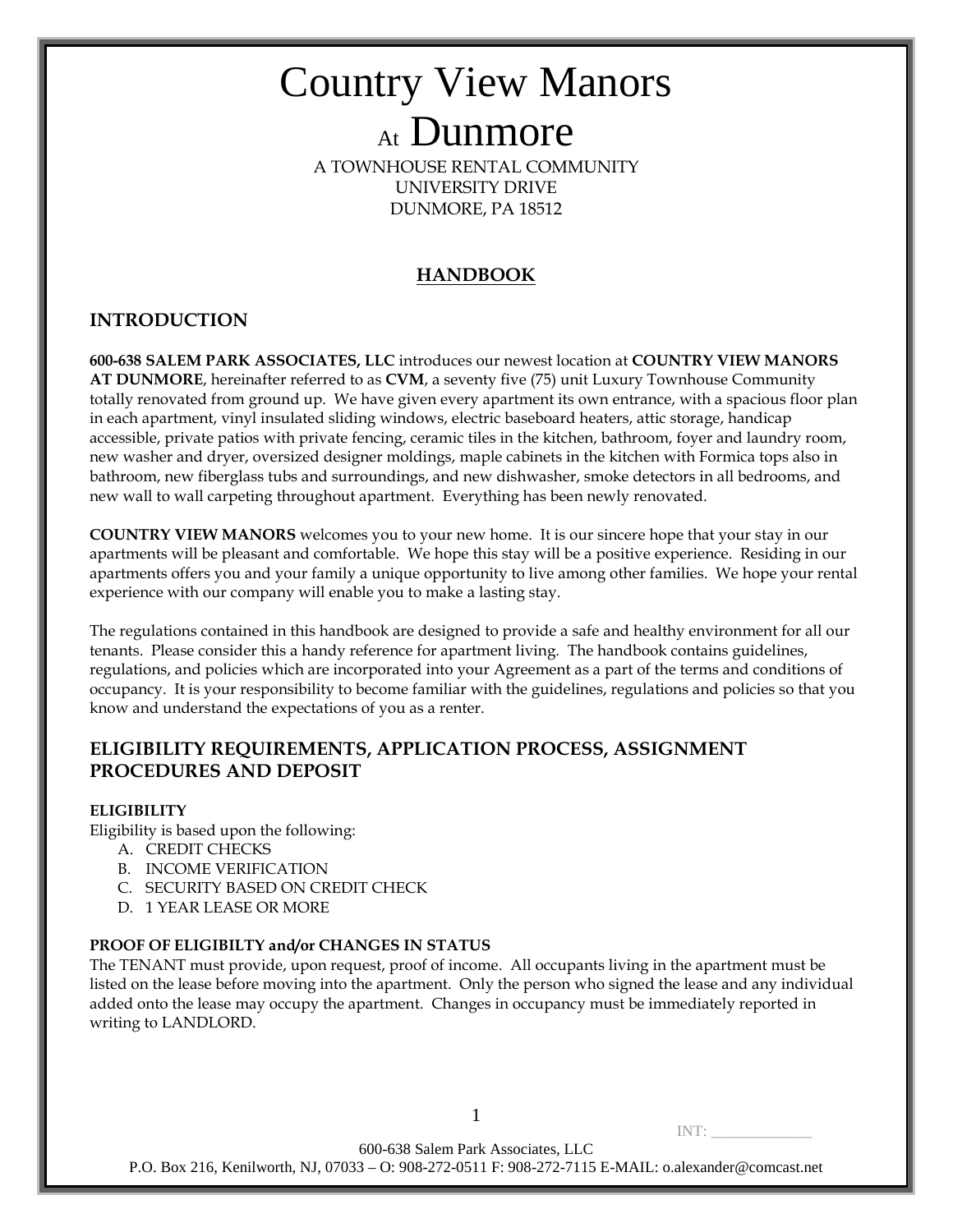A TOWNHOUSE RENTAL COMMUNITY UNIVERSITY DRIVE DUNMORE, PA 18512

### **SECURITY DEPOSIT**

The LANDLORD agrees to refund the deposit to the TENANT or TENANT ESTATE within thirty (30) days following the TENANT surrender of the apartment, provided that: (1) the Apartment to which the TENANT had been assigned is left in as good a condition as at the time of original occupancy by TENANT, reasonable wear and tear excepted, and (2) the TENANT has satisfied all other TENANT financial obligations to the LANDLORD.

### **PAYMENTS**

Rent is due the first day of each month. The rent is due on the period beginning with the officially assigned date of the lease. Applicable late fees will be assessed for each payment that is not made within the first seven (7) days of each month. A late fee of \$50.00 will be assessed after the seventh (7th) day of the month. All payments should be written out to **600-638 Salem Park Associates, LLC** and mailed to our office at **P.O. Box 216 Kenilworth, NJ 07033.**

### **UTILITIES**

Utilities paid by TENANT: Electric, Heat, Cable and Phone. Other Utilities such as Water, Sewer and Common Electric shall be paid by the LANDLORD.

### **LEAVING**

The TENANT must contact our Tenant Relations or Property Manager thirty (30) days prior to lease end date to schedule a walk-through inspection before vacating the apartment. The TENANT pays the advertising fees if the lease is broken.

### **COUNTRY VIEW MANORS STAFF AND RESOURCES**

### **PROPERTY MANAGERS & TENANT RELATIONS**

PROPERTY MANAGERS & TENANT RELATIONS are staff members who serve as a resource for apartment residents. They are responsible for upholding the guidelines and policies outlined in this handbook along with your lease and are available to help when conflicts arise with the apartment. By utilizing all of these staff members, you will find they are available to you almost at any time you need them. Only COUNTRY VIEW MANORS staff are authorized to let people into their apartments, answer apartment related questions, and act as representative of Tenant Services.

### **KEYS**

The TENANT is issued two apartment keys. All townhouse-issued keys that are not returned at the time of check-out will result in a lock change and a charge billed to the TENANTS account for the lock change and key replacement. Unauthorized duplication of keys is prohibited. If an apartment key is lost, the lock will be changed to insure privacy and security. The TENANT account will be charged a fee to replace the lock and key(s) of Seventy Five Dollars (\$75.00).

 $INT:$ 600-638 Salem Park Associates, LLC P.O. Box 216, Kenilworth, NJ, 07033 – O: 908-272-0511 F: 908-272-7115 E-MAIL: o.alexander@comcast.net

2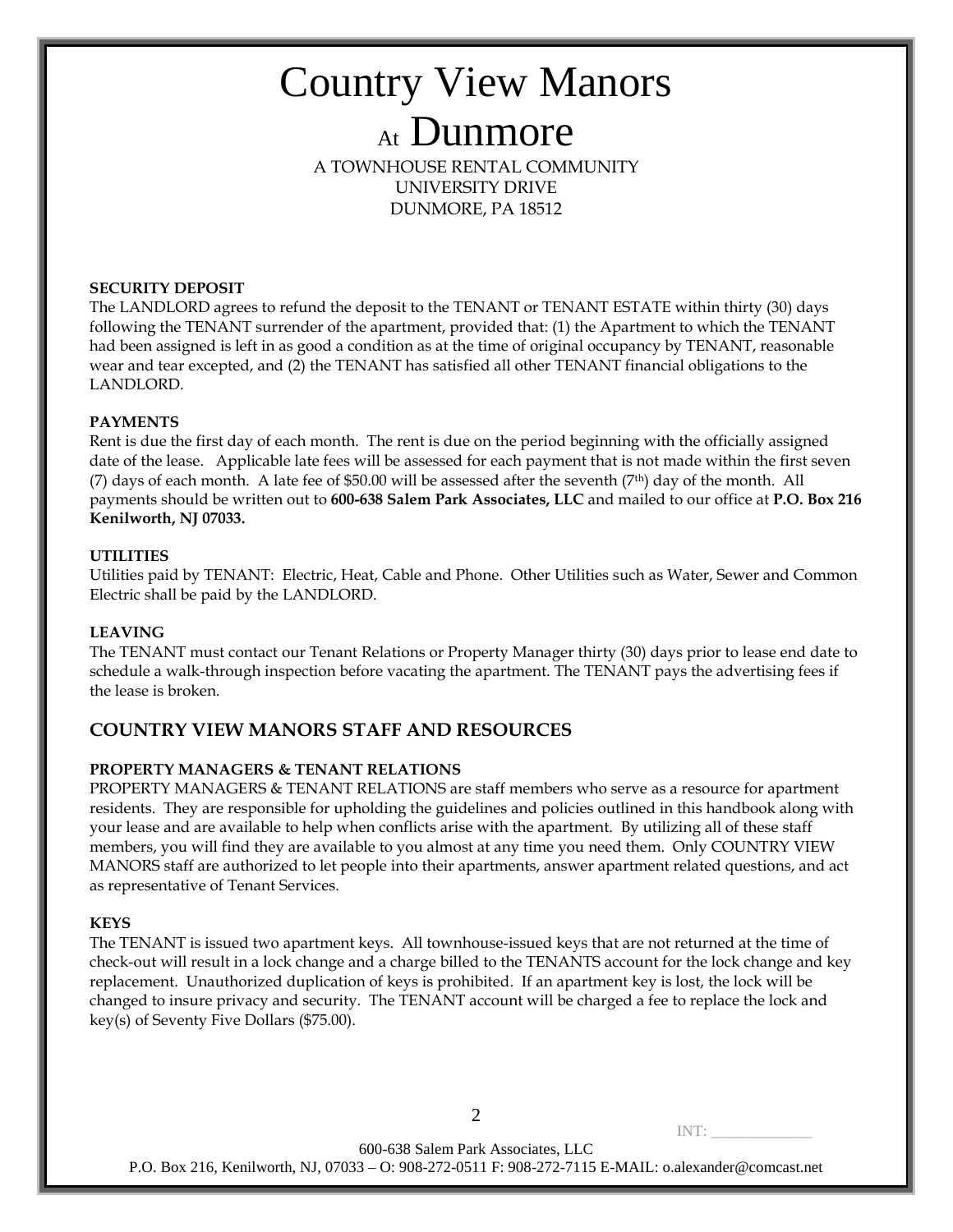A TOWNHOUSE RENTAL COMMUNITY UNIVERSITY DRIVE DUNMORE, PA 18512

### **MAIL**

The physical address is: \_\_ UNIVERSITY DRIVE, DUNMORE PA 18512. All mailboxes should be checked daily and any junk mail should be removed from boxes.

### **MOTOR VEHICLE REGULATIONS AND PARKING TAGS**

TENANT resident is responsible for proper driving and parking for his or her family and visitors. Permanent stickers will be available from the CORPORATE OFFICE. The cost is \$35.00 for replacement tag. TENANTS must notify the MANAGEMENT and obtain a new sticker if there is a change of vehicle. . Tenants must have a parking tag that matches the paperwork for that car. Violators will be issued one (1) warning and thereafter there will be a \$25.00 fine imposed. If a second violation occurs, car will be TOWED away and will be at the expense of said tenant to retrieve it.

### **SUBLETTING/GUESTS**

COUNTRY VIEW MANORS strictly prohibits "subletting." TENANT cannot have friends or family living in the unit. The only people that are legally allowed to live in the unit are the people listed on the lease.

### **COMMUNITY RESPONSIBILITY**

Successful apartment living requires that each resident be aware of those in other apartments and of how behavior in one apartment affects residents in other apartments. It is necessary that all residents consider the rights and privileges of their neighbors in the conduct of their affairs. Be considerate of others. Always try to communicate with your neighbors if you have a concern.

### **TELEPHONE SERVICES**

Each apartment is equipped with its own telephone line, providing that the LANDLORD is given updated phone numbers at all times.

### **CABLE TELEVISION**

Apartments are wired for cable television service. All residents must have cable installed at their own expense by an outside vendor.

### **SATELLITE DISHES**

Satellite dishes are only permitted in designated areas, you MUST contact corporate office prior to scheduling this installation with your provider.

### **LAUNDRY FACILITES**

Washers and Dryers are provided in all our apartments. It is the TENANTS responsibility to maintain the washer and dryer, unless it is a manufacturer's defect.

3

 $INT:$ 

600-638 Salem Park Associates, LLC

P.O. Box 216, Kenilworth, NJ, 07033 – O: 908-272-0511 F: 908-272-7115 E-MAIL: o.alexander@comcast.net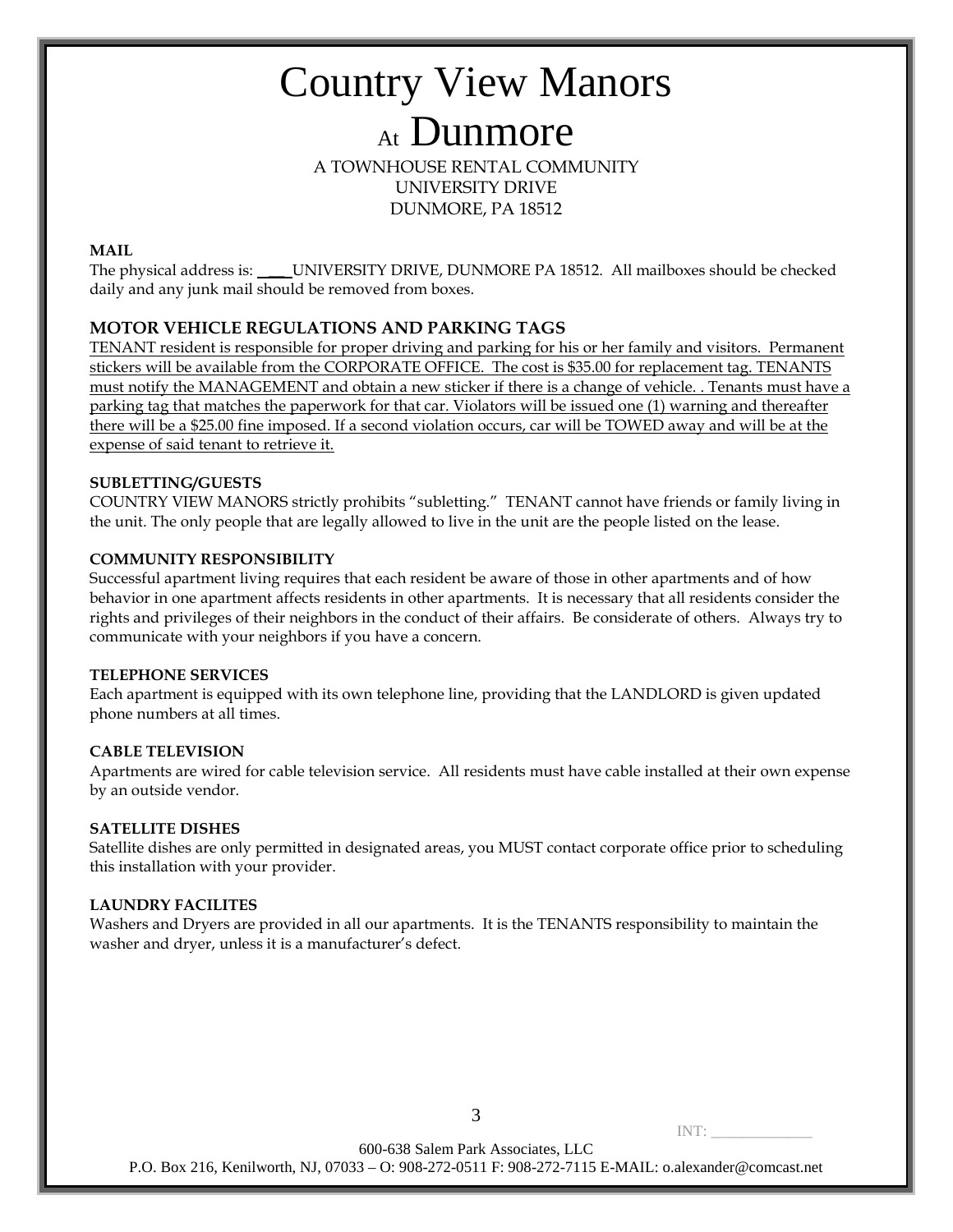A TOWNHOUSE RENTAL COMMUNITY UNIVERSITY DRIVE DUNMORE, PA 18512

### **GENERAL APARTMENT CARE AND MAINTENANCE**

### **REPORTING PROBLEMS**

We want to help you keep your apartment in an orderly condition by repairing items when they become faulty or damaged. All breakage, damage, and need for general maintenance and repairs for your apartment and laundry facilities, must be reported to our MANAGEMENT. LANDLORD will not make repairs that are responsible by the TENANT, as stated in your lease.

### **MODIFYING YOUR APARTMENT**

TENANTS are **not permitted** to modify either the inside or outside, or the immediate grounds surrounding the apartment building, without prior written authorization from the MANAGEMENT. This includes attaching anything to the building, painting, adding satellite dishes, additional shelving, installing air conditioning units in wall, placing semi-permanent signs outside of your apartment, hanging laundry wire or string, modifying landscaping, installing dead bolt locks or installing drapery hardware, etc. Apartments should not have appliances or other fixtures removed without prior approval from MANAGEMENT. If you have any questions regarding modifications to your apartment, call MANAGEMENT. Modifications made without prior written authorization could result in billing for repairs to bring the structure to its original form, fines and other action including termination of the LEASE.

### **RIGHT TO ENTRY**

LANDLORD will enter apartments at any time when an emergency or situation that endangers health or safety arises and to take corrective actions and/or to make needed repairs. Normally, at least 24 hours notice is given before entering an apartment. However, LANDLORD reserves the right to enter the apartment without notice during reasonable hours when necessary to provide maintenance, service, repairs, improvements, to make inspections, or for any other legitimate purpose deemed necessary or desirable by the LANDLORD.

### **PREPARE IN CASE OF A FIRE**

Before a fire ever occurs, you and/or your family should prepare by having an escape plan and a designated place outside to meet.

### **FIRE SAFETY**

Each resident must be alert to the danger of fires. Every fire must be promptly reported by first calling 911 and then COUNTRY VIEW MANORS EMERGENCY LINE. It is the TENANTS responsibility to make certain that the smoke detectors batteries are changed yearly to insure they are in proper working order.

### **FIRE EXTINGUISHERS**

A fire extinguisher is located in all apartments. If the extinguisher is used to extinguish a fire, call the MANAGEMENT immediately and it will be replaced. It is the TENANTS responsibility to maintain the fire extinguisher every year. Periodically inspect the gauge to be certain the fire extinguisher is good. If the gauge indicates that the extinguisher is undercharged or overcharged, notify the property manager immediately.

600-638 Salem Park Associates, LLC P.O. Box 216, Kenilworth, NJ, 07033 – O: 908-272-0511 F: 908-272-7115 E-MAIL: o.alexander@comcast.net

4

INT: \_\_\_\_\_\_\_\_\_\_\_\_\_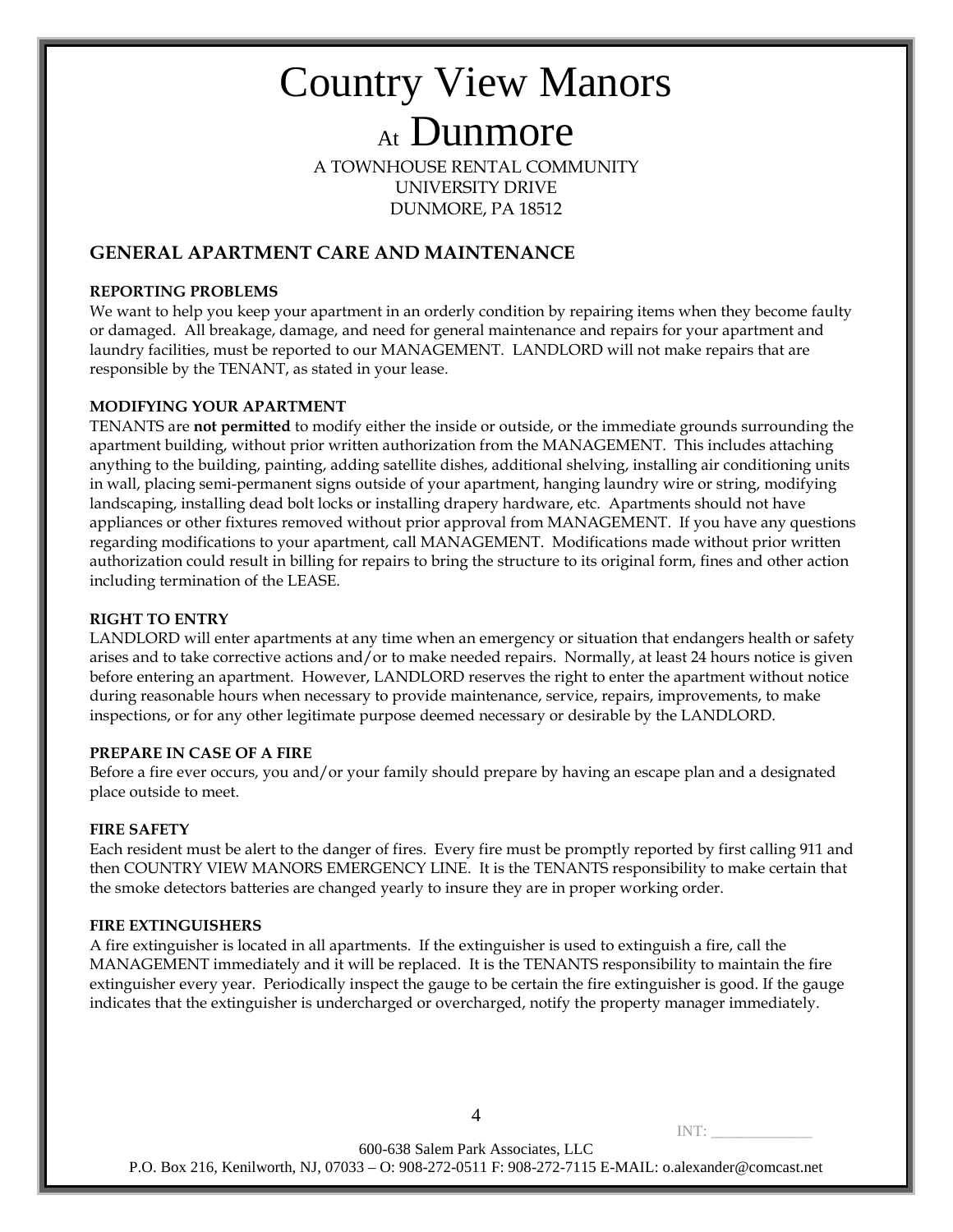### Country View Manors At Dunmore A TOWNHOUSE RENTAL COMMUNITY

UNIVERSITY DRIVE DUNMORE, PA 18512

### **SMOKE ALARM**

A smoke alarm is located on the ceiling of each bedroom and in the hallway between the bathroom and bedroom. When the alarm beeps intermittently, the batteries need to be replaced. Please call the property manager as soon as possible and have the batteries replaced at no cost to you. Smoke alarms that have been removed, tampered with or have had the batteries removed will result in a fine of \$50.00.

### **APARTMENT CARE**

Country View Manors requires that the residents maintain the premises and its equipment in a clean and orderly condition.

### **HEALTH AND SAFETY CODE COMPLIANCE**

The residents shall comply with the city, county, state and federal codes regarding health and safety. Upon proper notice, the resident shall comply with all requests from the property manager pertaining to the correction of health and safety violations in or around the apartment, including services for pest control.

### **CLEANLINESS AND SANITATION**

For the health and safety of all families, it is the responsibility of the residents:

- 1. To keep the apartment clean and free from garbage and trash.
- 2. To share in the proper care, cleaning, and use of community areas and facilities, including stairs, stairwells and outside amenities.
- 3. Garbage cans are prohibited. Dispose of all trash and garbage in the dumpsters provided near each building. Bags of trash should not be left outside the apartments. There will be a \$25.00 charge if the management has to clean up trash from around an apartment. Residents shall not sweep trash from inside to outside of the apartment or throw dirt, trash, garbage or waste from windows.
- 4. To keep stairwells, landings, and patios clean and free of clutter from toys, bikes, boxes, etc.
- 5. Not to shake rugs and dust mops out of doors or windows.
- 6. To keep children's toys and all bikes off the common areas, grass, sidewalks, and parking lots when not in use.
- 7. Not to use corrosives such as Drano and Liquid Plumber. They are a safety hazard to our tenants and employees as well as our pipes.

### **CARE OF APARTMENTS AND EQUIPMENT**

- 1. Residents are responsible for the care of the apartments and equipment inside or attached to the apartments.
- 2. Initial inspection of the apartment and its equipment must be made by the resident prior to occupancy and the apartment condition form must be completed. This check-in record will be retained by the property manager and will be the basis for determining damages, losses or cleaning charges assessed during or at the termination of occupancy.

5

 $INT:$ 

600-638 Salem Park Associates, LLC

P.O. Box 216, Kenilworth, NJ, 07033 – O: 908-272-0511 F: 908-272-7115 E-MAIL: o.alexander@comcast.net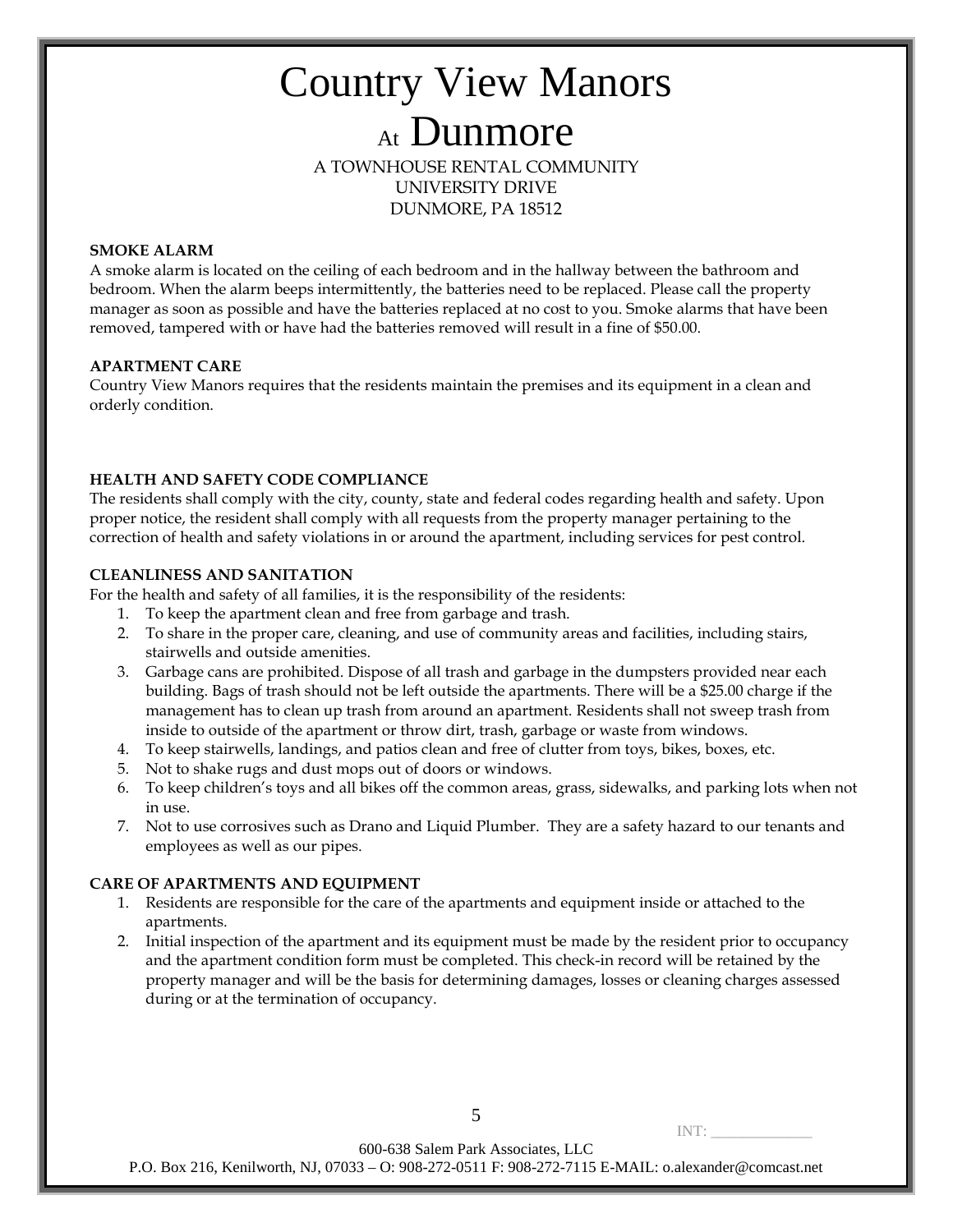A TOWNHOUSE RENTAL COMMUNITY UNIVERSITY DRIVE DUNMORE, PA 18512

### **SOME EXAMPLES FOR WHICH CHARGES ARE USUALLY ASSESSED ARE:**

- 1. Damage beyond normal wear and tear (can be caused by decorating).
- 2. Labor costs that result from cleaning apartments that are not cleaned sufficiently when the resident vacates.
- 3. Large or excessive nail holes.
- 4. Burns or burn holes of any kind.
- 5. Stained carpets that will not steam clean.
- 6. Frozen pipes during winter months if it is due to the TENANT keeping the temperature of the apartment too low.
- 7. Toilets and sinks plugged with food, grease, toys or other miscellaneous items.

### **PESTS AND NUISANCE PREVENTION**

All residents must help by practicing good housekeeping techniques and doing additional spraying. Since insects in an apartment can be unbearable, the following suggestions for the control of roaches and other insects are made. These are not rules, but merely guidelines from our past experiences.

- 1. Do not leave dirty dishes or food on the countertops or sinks overnight because this is when pests feed.
- 2. Store open food containers (cereal boxes, etc.) in plastic bags or in the refrigerator.
- 3. Do not use contact paper in cabinets. Roaches feed on the sticky backing and hide under the paper.
- 4. Do not leave paper bags or newspapers sitting in your apartment. Pests nest in these areas.
- 5. Keep all floors clean and free of food crumbs.
- 6. Do not store damp rags or sponges in dark closets. Store all brooms and mops with the handle down.
- 7. Do not allow grease to build up on the stovetops and burner or in the oven.
- 8. Do not leave articles of clothing on closet floors, in corners, etc. Pests nest in dirty closets.

### **ROOFS**

Walking, playing or climbing on any roof in Country View Manors complex is strictly forbidden. Please instruct children not to play on the roof.

### **STAIRWELLS**

All stairs and stairwells must be kept clear at all times for the purpose of providing completely clear exits. Children's toys are especially hazardous and must be kept away from these areas. Hence, toys, children's vehicles, boxes, newspapers, plants, bicycles, etc. must not be left on stairwells.

### **ALTERATIONS**

In order to assure that the residence remains safe for occupants, occupants shall make no repairs, alterations or installations to their apartments, buildings or grounds without prior written authorization from the property manager. Such alterations include, but are not limited to, painting, papering, wiring, satellite dish, adding or changing locks. Unauthorized alterations could result in loss of deposit and any additional costs incurred by the landlord to correct the alterations.

6

 $INT:$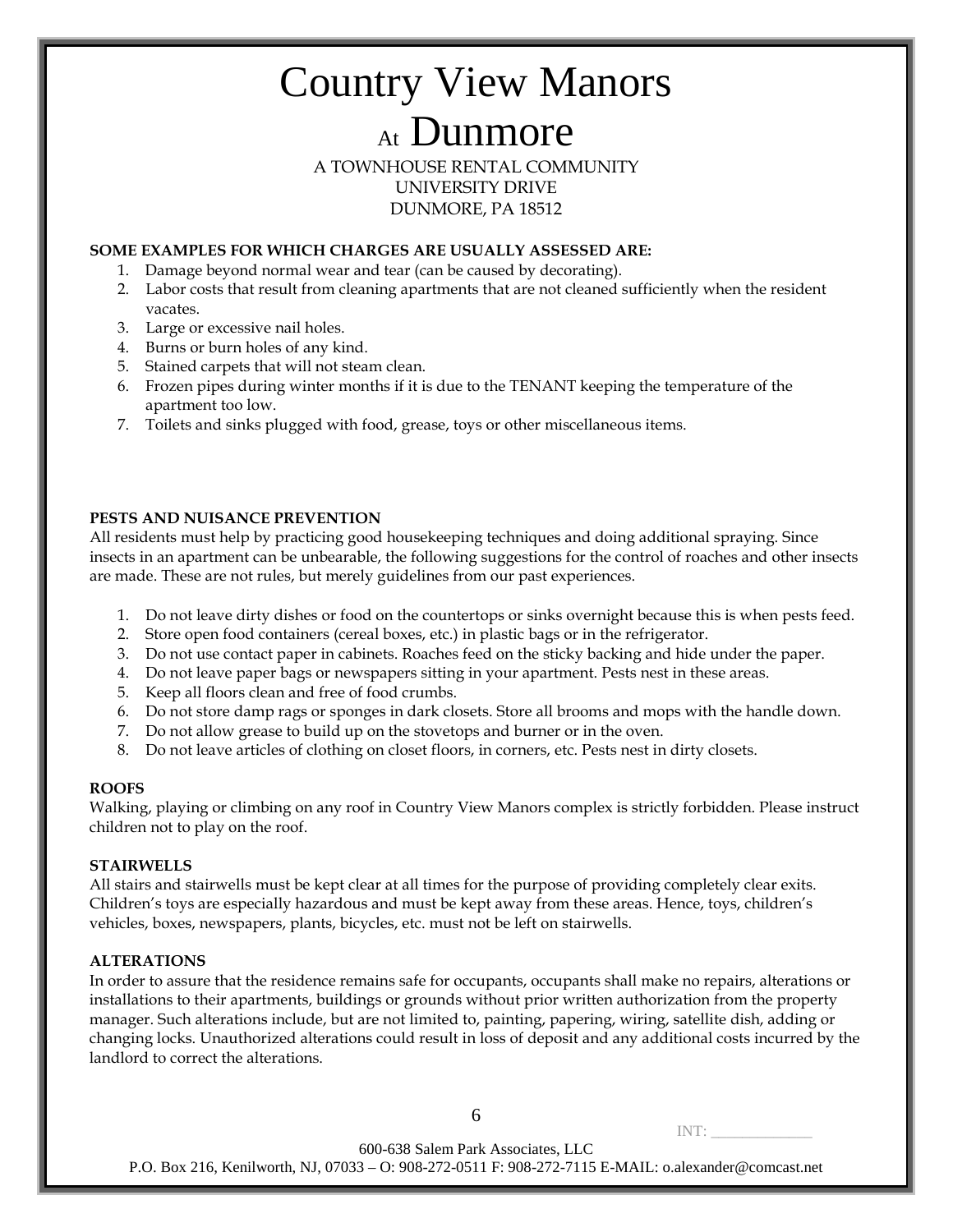A TOWNHOUSE RENTAL COMMUNITY UNIVERSITY DRIVE DUNMORE, PA 18512

### **APARTMENT POLICIES**

### **ALCOHOL**

The use and/or consumption of alcohol is strictly prohibited on all common property. Examples: Arcade, fitness room, playground and basketball court.

### **SMOKING**

Smoking is not permitted in entrances, community buildings, playground and common areas.

### **BURNING CANDLES AND INCENSE**

Any material or item of any kind that is combustible or would increase the risk of fire is prohibited in and on all of Country View Manors property. These items include but and not limited to candles, incense, halogen lamps and/or open burner devices.

### **ABANDONED PERSONAL PROPERTY**

Any personal property left in the apartment or on the premises by tenants who vacate or abandon an apartment will be held for 15 days, at a cost of \$20.00 per day for storage. After 15 days the items will be deemed abandoned, and the landlord may immediately dispose of the property without compensation and charge the tenant for the labor involved in disposing any trash or property.

### **APPEARANCE OF THE OUTSIDE OF THE RESIDENCE**

Residents are expected to keep the front and rear of their apartment tidy. Anything seeming to create a hazard or unsightly appearance will be addressed by the property manager, including but not limited to, clotheslines, bicycles, garbage, children's toys and the storage of barbecues.

### **PETS**

Rodents, reptiles and illegal animals of any kind are prohibited.

There is a limit of two (2) pets per apartment. There is also an additional non refundable security deposit of \$250.00 per pet and an additional \$10.00 per month added to the tenants lease.

- Fish: Fish tanks cannot exceed 25 gallons and are not permitted on the second floor.
- Cats: Indoor cats only.
- Dogs: No larger than 35 pounds unless it is a service dog with proper documentation.
	- Must be walked in designated areas only! Each TENANT must remove dog feces immediately and dispose of it properly. ONE DOG PER APARTMENT! Unless told otherwise! Just because someone has more then ONE does not make it okay for others!
- Birds: Caged birds only. Birds must not be permitted to fly in the apartment.

Tenants are to curb after their pets. There will be a Twenty Five (\$25.00) fine after 3 warnings are issued.

### **BARBECUE GRILLS**

Use of briquette and electric barbeque grills are prohibited.

Use and storage of gas barbecue grills must take place only on rear patios and at least 6 feet from the buildings. Barbecue grills should be used in areas away from motor vehicles and can not be stored on the walkways or chained to the buildings. Barbecue grills not stored properly will be considered abandoned and may be removed. Barbecue gas tanks are prohibited from being stored inside of apartments or in vehicles.

7

 $INT:$ 

600-638 Salem Park Associates, LLC

P.O. Box 216, Kenilworth, NJ, 07033 – O: 908-272-0511 F: 908-272-7115 E-MAIL: o.alexander@comcast.net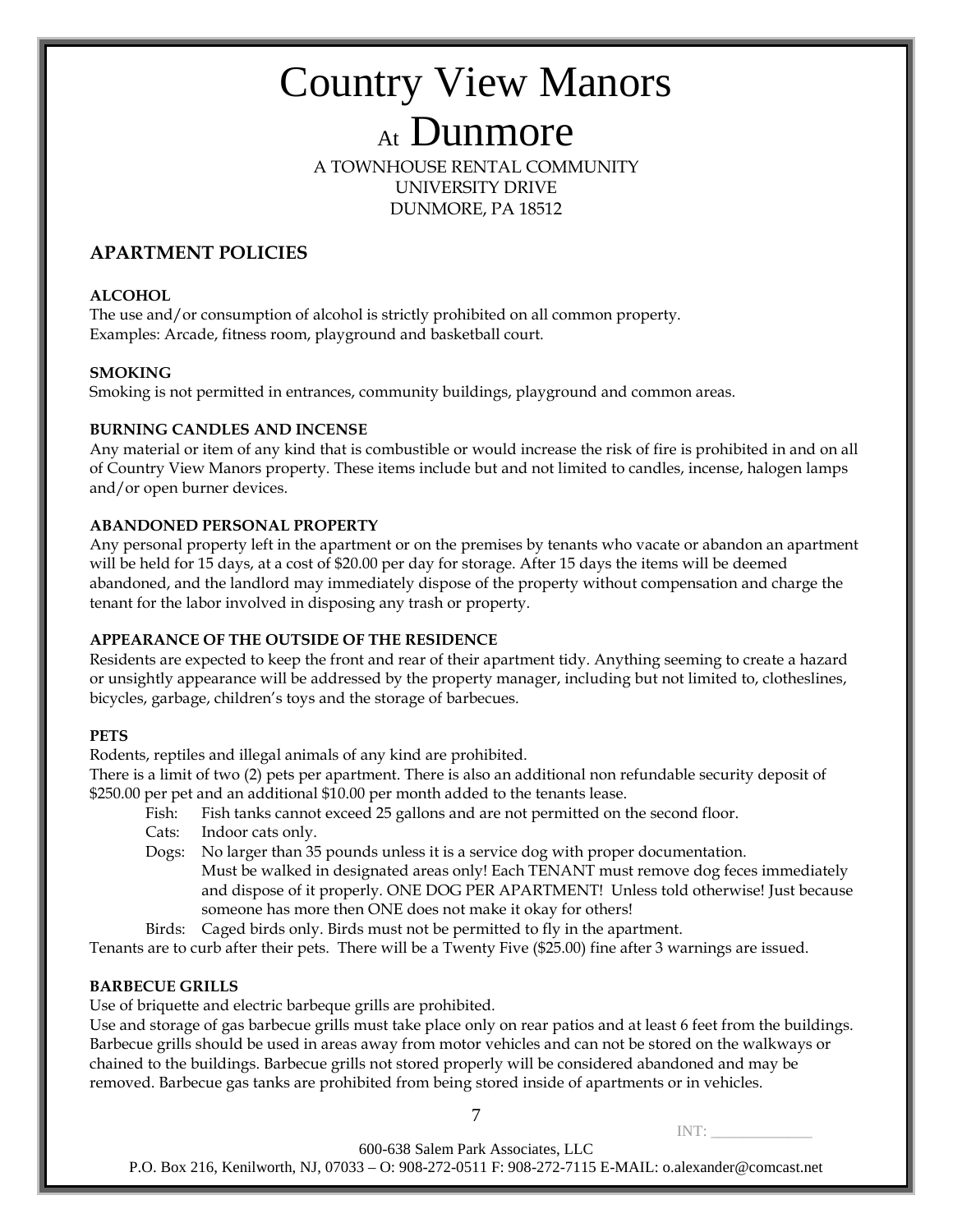### Country View Manors At Dunmore A TOWNHOUSE RENTAL COMMUNITY

UNIVERSITY DRIVE DUNMORE, PA 18512

### **HEAT/HEATERS**

Heat is to be turned on October 1<sup>st</sup> thru May  $31st$ , or if outside temperature is below 56 degrees. Tenant is responsible to have heat on to a minimum of 60 degrees and/or if temperature outside is less then 56 degrees. Space heaters, kerosene, electric heaters are NOT PERMITTED EVER!!! If we do find them in the apartment we will send you a notice. After notice has been send we will do an inspection to the property and if they are still there, owner has the right to remove them from the property. This is a fire and health HAZARD and will not be permitted at COUNTRY VIEW MANORS apartments.

### **CAR REPAIR**

Complex parking lots are not to be used for car repairs or oil changes. This practice is strictly prohibited.

### **COMMERCIAL USE**

Apartments are for residential use only and therefore home based businesses are not permitted. This includes fee-based babysitting and tag sales.

### **CHILDREN**

The tenant is responsible for the actions of children who occupy his or her apartment. Children are to be properly supervised at all times. Neglect of parental responsibility may result in termination of this Agreement. The tenant shall be financially responsible for the actions of the children. The landlord is not liable for accidents which may occur to children. Please keep children away from trash dumpsters for their own safety as well as the safety of others.

### **CONDUCT OF GUESTS**

The resident is responsible for the conduct of their guests while the guests are visiting our community. Any violation of the policies outlined in the Agreement or this hand book by guests of an apartment will be held against the resident of the apartment. Unwanted guests should be reported to the police. The irresponsible conduct of a guest could result in judicial action.

### **DISTURBING THE PEACE**

The resident may not make disturbing noises on the premises or permit acts to be done by family or visitors which interfere with the rights and comfort of others. Residents and their family members should respect their neighbors and be courteous at all times. Disturbing the peace of the community could result in disciplinary action.

### **DRUGS**

The possession or use of controlled substances is strictly prohibited on all Country View Manors property and violators will be referred to the police. Any violations may also result in judicial action and immediate termination of your lease.

### **EXCLUSIONS/BARRING**

The property manager reserves the right to exclude or bar (prohibit entry to a specific area) those whose behavior is determined to be detrimental to the well being of the apartment living community or incompatible with the predetermined use of that area.

8

INT: \_\_\_\_\_\_\_\_\_\_\_\_\_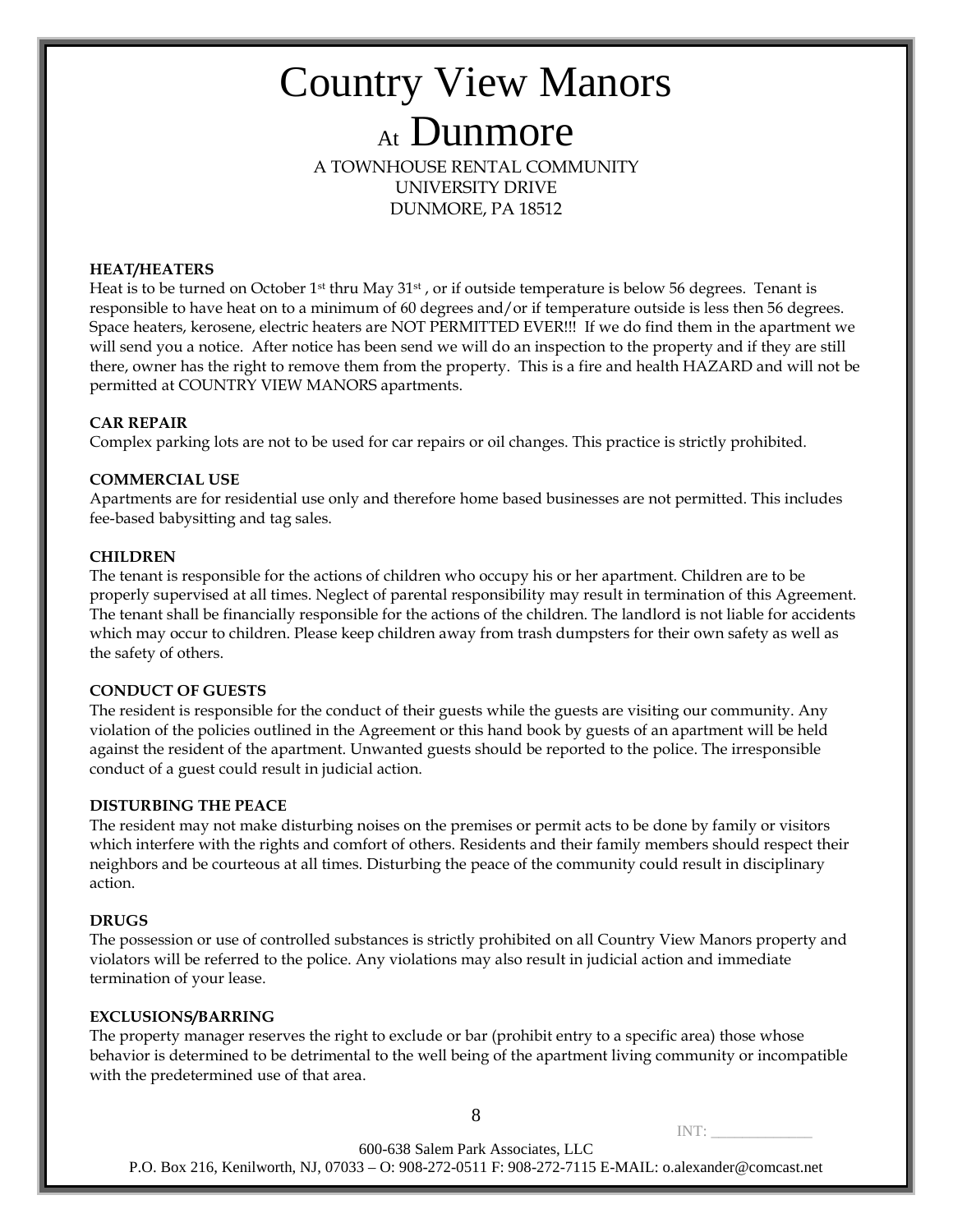A TOWNHOUSE RENTAL COMMUNITY UNIVERSITY DRIVE DUNMORE, PA 18512

### **FIREARMS**

Firearms are not allowed on the property or in private vehicles on the property. No resident shall posses a dangerous weapon in the apartment community, such as but not limited to, knives, air rifles, BB guns, pellet guns, num chucks, throwing stars or swords. Any person authorized to carry a weapon MUST provide our office with a copy of that permit or service I.D.

### **FIREWORKS AND EXPLOSIVES**

Fireworks, gunpowder, explosives, gasoline and other flammable liquids are strictly prohibited from being stored or used on the property at ANY TIME.

### **GUEST POLICY**

Guests are not permitted to stay longer than fourteen (14) days per month. If you wish to have a guest stay longer than 14 days they must be included in #3 on your lease. CVM also reserves the right to deny a guest's visit based on their present or previous behavior or if CVM feels that a guest poses a threat to the safety of other tenants.

### **HOLIDAY DECORATIONS**

LIVE CHRISTMAS TREES ARE PROHIBITED. All decorations are required by fire code to be non-combustible. All decorative lighting should be UL listed and of the type that does not produce heat. Do not overload electrical outlets with too many plugs. Christmas trees are required to be treated with flame retardant. A support device shall be used that holds the tree in a stable upright, position. Never place your tree near heaters, heat producing appliances, lighting fixtures, televisions or computers. Do not use electric lights on metal trees, light them with companion spotlights only. Outside lights are prohibited. Wreaths on doors are allowed when hung with a proper door hanger, (absolutely no nails).

### **WATERBEDS**

To ensure structural safety, waterbeds are strictly prohibited.

### **MOTORCYCLES**

Motorcycles cannot be parked outside individual apartments or by the front door. They should be parked in the designated parking spots in the parking lot and require a parking sticker.

### **REMOVAL OF OBSTRUCTIONS**

The property manager reserves the right to remove any obstruction that may create a hazard or unsightly appearance, including such items as motorcycles, appliances or any other item that could be considered a safety hazard to children or others. These items will be held for ten (15) days incurring a \$20.00 per day fee storage fee. After 15 days these items will be disposed of.

9

 $INT:$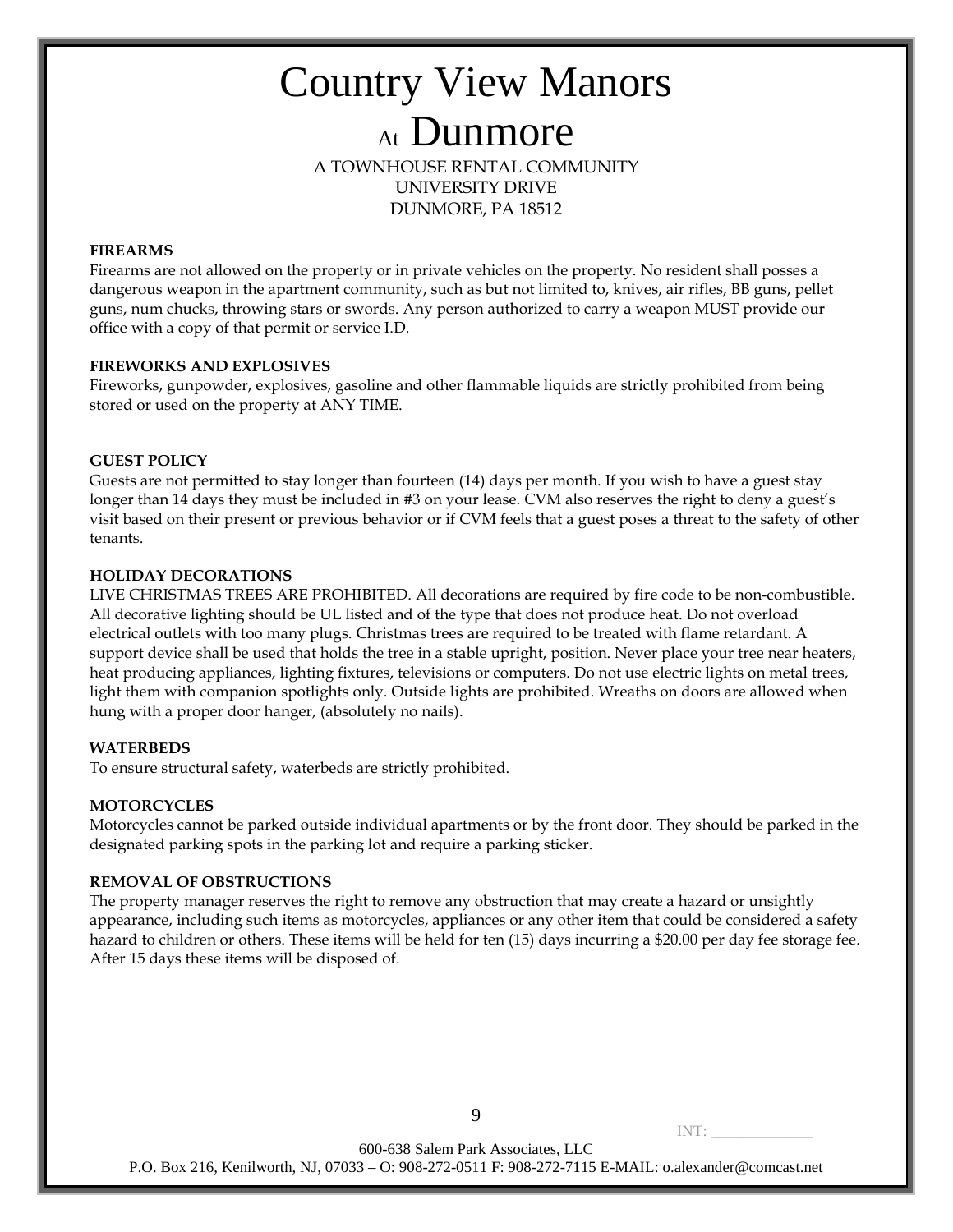### Country View Manors At Dunmore A TOWNHOUSE RENTAL COMMUNITY UNIVERSITY DRIVE

DUNMORE, PA 18512

### **PROPERTY INSURANCE**

Country View Manors encourages all residents to carry tenant insurance. CVM is not liable for theft or damage to personal property in or around the unit CVM does not assume any liability for personal injury or property from explosion, fire, or mechanical failure of personal items, or for negligence by occupants of the buildings. To have the protection from the possibility of such losses or personal injury, the resident should carry property insurance. Property insurance can be purchased through most local insurance companies.

### **RESOLVING DIFFERENCES**

Differences between residents should be resolved, if at all possible, between the residents involved. If there is a discrepancy between you and your neighbor, it is your responsibility to contact them first. Banging on walls is not considered a proper form of contacting your neighbor. If differences cannot be resolved after contacting your neighbor, contact your TENANT RELATIONS to aid in finding a solution.

### **SOLICITATION**

The property manager attempts to support a resident's desire for privacy by restricting door to door sales or solicitation, regardless of purpose or nature of the sponsoring organization. It is the responsibility of the resident to notify the property manager if solicitors or salespersons are on the property. Tag sales held by residents are strictly prohibited.

### **PLAYGROUND, BASKETBALL COURTS, ARCADE AND COMMON AREAS**

The use of the playground, basketball courts, arcade and common areas are at the tenants and guests own risk. Proper conduct must be used when using these facilities. Improper conduct will not be tolerated and may result in the TENANT and guests being banned from using these facilities.

### **FITNESS ROOM**

Equipment must be used according to manufacturer's instructions. Call for prices!!! Improper use of the equipment or improper conduct will result in loss of use. Please contact corporate office for more information at 570-941-9101.

### **COMMUNITY ROOM**

The community room may be used for personal events by anyone who has a valid CVM lease. There is a fee of \$100.00 per event, plus \$200.00 security deposit. Each event can last a maximum of 5 hours. All clean up is the responsibility of the person holding the event. If the room is not left in the same condition it was rented in, cleanup fees will be taken out of the security deposit.

### **FUTURE REGULATIONS**

CVM reserves the right to make and enforce other rules and regulations as may be appropriate or necessary for the safety, care and cleanliness of the property, and for securing the comfort and convenience of all the residents. Future policies may be announced by letter or by residents meetings.

### **CONCLUSION**

We hope the information provided in this handbook has been helpful and informative and that you will use it throughout your stay at our COMMUNITY TOWNHOUSES as a reference guide to successful community living. We sincerely hope that your stay in COUNTRY VIEW MANORS AT DUNMORE is a good experience for you and your family.

10

 $INT:$